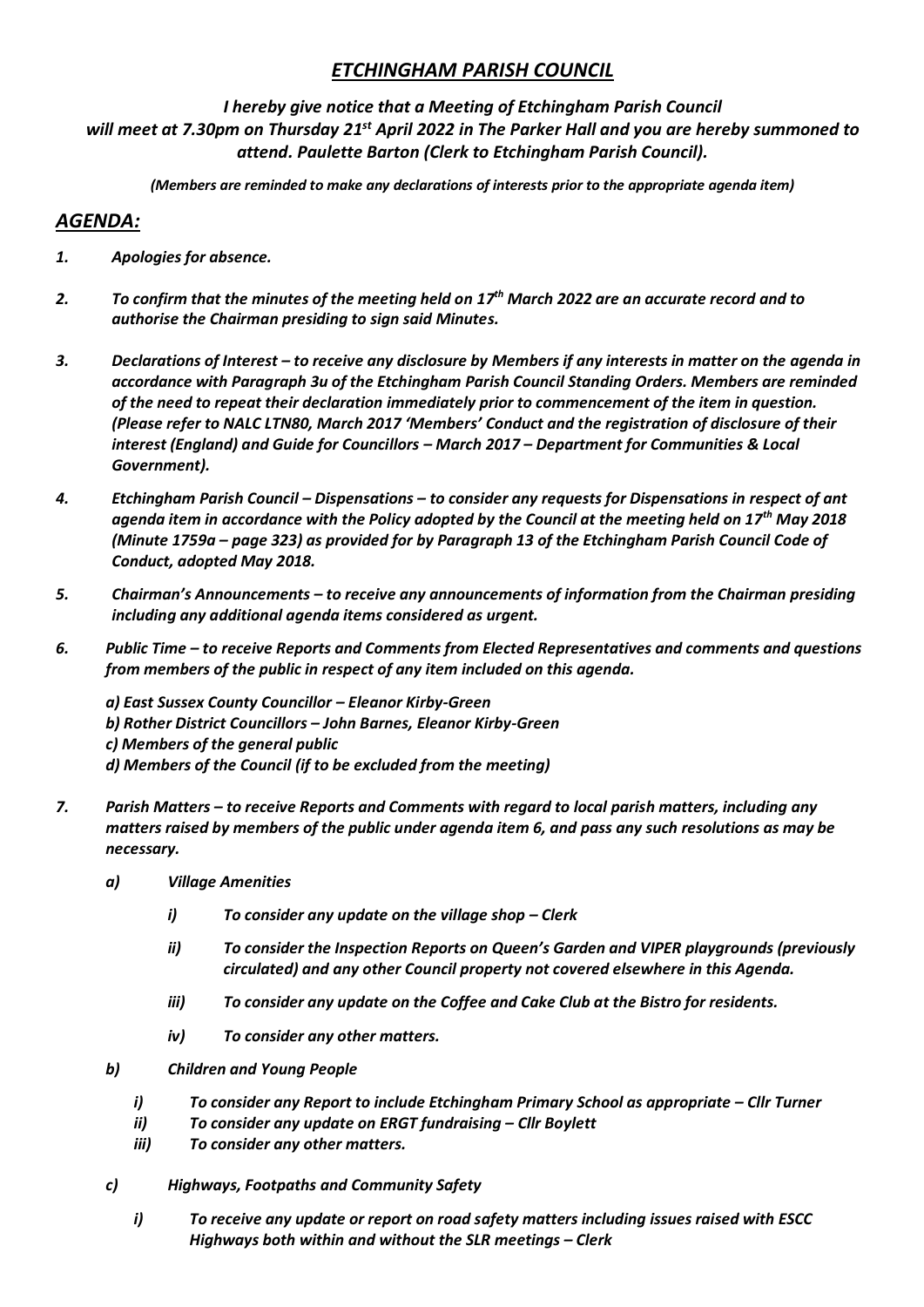- *ii) To receive any other update or report on TESAG - Clerk*
- *iii) To receive the monthly Report from Cllr Boylett on the Speedwatch Scheme including the Black Cat project.*
- *iv*) *To receive the monthly Report from Rother Police and the PCSO Cllr Boylett*
- *v) To receive Reports from & the PCSO Rother parishes forum and the SSRP (Safer Sussex Roads Partnership) workshop- Clerk*
- *vi) To receive the request for information from NALC regarding small local council issues, correspondence dated 11th March 2022 previously circulated refers. To resolve a response prior to deadline date of 30th April 2022.*
- *vii) To consider any other matters.*
- *d) Environmental and Other – to consider any matters*
- *e) Communications – to consider any matters*

#### *8. Planning*

#### *a) To consider and make recommendations on local planning applications as follows:*

i) RR/2021/2615/P: Church Hill - Land Lying to East of, Church Ln: Change of use from agricultural to dog walking field. (Alteration or additional information) INCREASE in size of hardstanding.

ii) RR/2022/570/P: 6 Rother View, Church Ln: Removal of existing conservatory and replace with brickwork ground floor extension

iii) RR/2022/571/P: 11 Borders Ln, Red Rose Cottage: Proposed single storey rear extension with enlarged first floor balcony

### *b) Any other planning matters (EXCEPT Neighbourhood Plan see item 10)* RR/2021/1106/P: Burghfield, Sheepstreet Ln: Proposed two storey side extension with extended decked area. (resubmission) on 26.7.21 EPC said NO OBJECTION much improved on original. **Appeal Dismissed.**

#### *9. Finance*

- *a) Authorisation of payment of Accounts – to approve accounts for payment - (a Schedule of Receipts & Payments for April will be presented at the meeting).*
- *b) To consider and respond to an application for a grant from CIC towards its Platinum Anniversary celebrations for the village – details previously circulated.*
- *10. Neighbourhood Plan – to receive any update and pass such resolutions as may be necessary*
- *11. Village Community Halls – to receive any update and pass such resolutions as may be necessary*
- *12. To receive Reports from and Members and Representatives passing such resolutions as may be necessary*
	- *a) East Sussex Association of Local Councils – Cllr J Barnes*
	- *b) Rother Association of Local Councils – Cllr J Barnes, Cllr R Turner*
	- *c) Any other Meetings/Conferences attended by Members or the Clerk on behalf of the Council*
- *13. Correspondence*

*Correspondence not distributed by e-mail, but requiring attention, will be specified on the agenda as appropriate or, if for information only, will be made known and available at the meeting.* 

*14. Etchingham Parish Council – Notification to Members of Council decisions* 

*To inform any Members who were excluded from the meeting because of declared pecuniary interests of the decisions agreed by Council in respect of the relevant agenda item.*